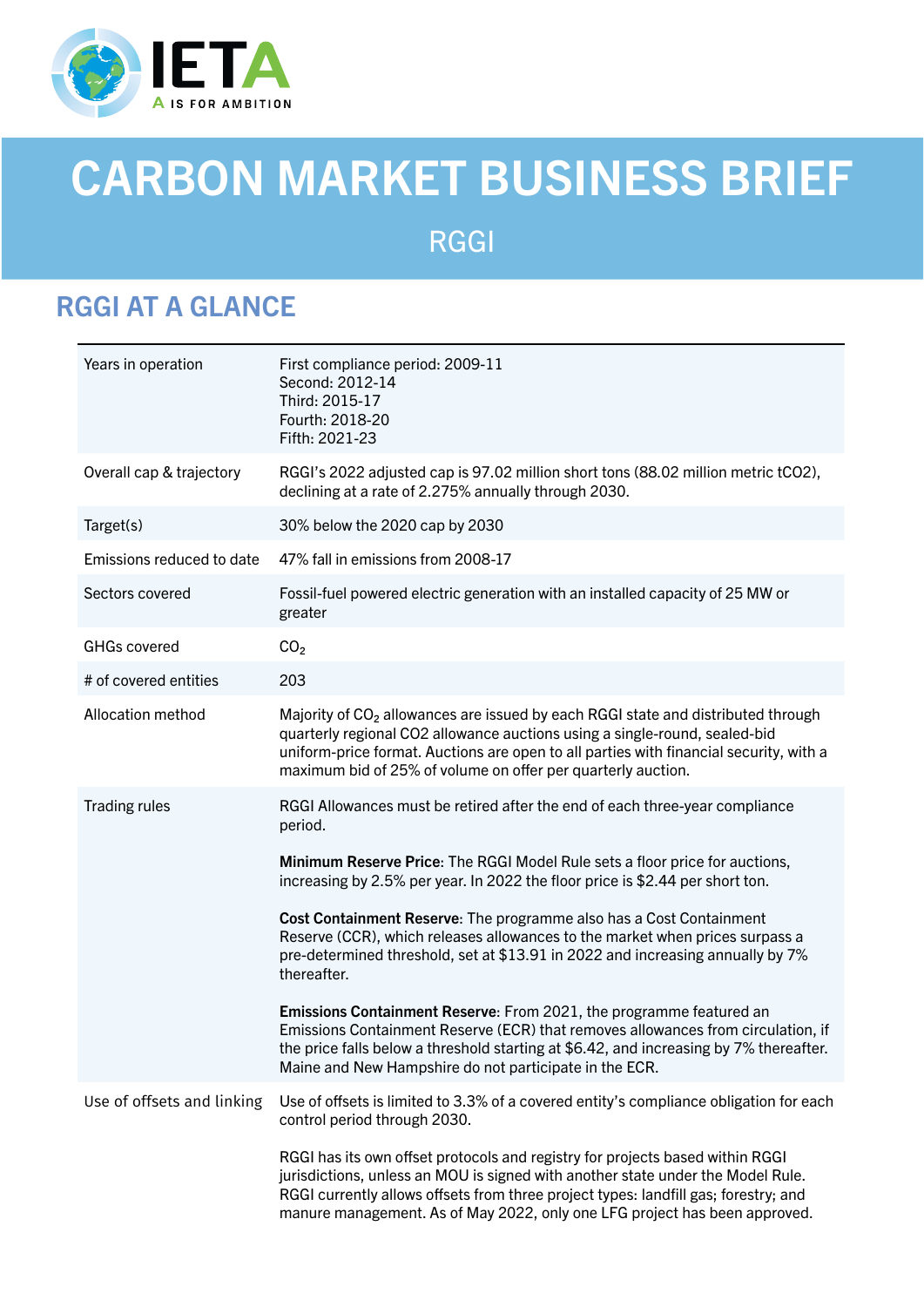| Other features                  | Allowances can be banked for later use without restrictions. However, RGGI<br>includes interim adjustments to the cap to account for banked CO <sub>2</sub> allowances. The<br>2012 Program Review established two cap adjustments to account for privately held<br>allowances, a third bank adjustment is established in the 2017 revised Model Rule<br>over a five-year period (2021-25). |
|---------------------------------|---------------------------------------------------------------------------------------------------------------------------------------------------------------------------------------------------------------------------------------------------------------------------------------------------------------------------------------------------------------------------------------------|
| Penalties for<br>non-compliance | Penalties for non-compliance are set by each state. In the case of excess emissions,<br>allowances for three times the amount of excess emissions have to be surrendered<br>in future periods.                                                                                                                                                                                              |
| Use of revenues                 | State-specific, but major categories of programmes include: energy efficiency,<br>renewable energy, greenhouse gas abatement, and direct bill assistance.                                                                                                                                                                                                                                   |

### MAJOR DEVELOPMENTS

Days before finalising this brief, Pennsylvania published its regulation to join RGGI, making it officially the 12th member as of 1 July 2022. This is nearly six months later than Governor Tom Wolf had originally announced and followed months of political and legal wrangling that likely isn't over yet. The Governor has twice vetoed legislation that would have blocked the state's entry in to the programme and has also prevailed in court to date. How long Pennsylvania remains a member of RGGI is still to be seen, as Wolf is term-limited and won't be on the ballot in November. State Republicans have made it clear that if they come to power in the election, they will take Pennsylvania out of the programme.

In addition, the newly elected Governor of Virginia, which joined RGGI in 2021, has announced the state will be pulling out of the programme. Although Governor Glenn Youngkin announced shortly after his inauguration in January that it would be an immediate withdrawal, legal experts have said that he can't unilaterally overturn the regulation and will have to go through the process of re-writing it. In April 2022, Virginia was still a member and compliance entities in the state have said they are committed to meeting the requirements of the programme until Virginia formally withdraws. Participation by Virginia and Pennsylvania represent a more than a doubling of RGGI's market size compared to 2020.

Between 2021 and 2030, the RGGI cap will reduce regional power sector emissions by 30% compared to 2020 emissions cap. The RGGI bank adjustment will reduce allowances by 95,451,650 cumulatively between 2021-25, for an annual reduction of 19.09 million allowances.

In February 2021, RGGI announced its plan and timeline for the 2021 Program Review, representing the programme's third major review since its 2009 inception. The 2021 review, expected to result in additional reductions to cap post-2030 and potential design adjustments post-2025, began with two public hearings to get feedback on modelling and programme design elements in December 2021; however, the remainder of the schedule for the review has not been announced

A major parallel policy development to RGGI evolution and expansion was the Transportation and Climate Initiative Program (TCI-P). On 1 March 2021, four participating jurisdictions – Connecticut, Massachusetts, Rhode Island and Washington DC – released a Draft Model Framework for the TCI-P, a regional cap-and-trade programme to address transportation emissions. Many design elements of the TCI-P are similar, if not identical, to RGGI, including use of a supply-constraining ECR and price-limiting CCR. A draft Model Rule was released following the December 2020 MOU and announcement to create the TCI-P to reduce transportation emissions by at least 26% below 2022 levels by 2032. However, the programme became a victim of the pandemic and changing focus by states and, by early 2022, all four jurisdictions had pulled out. The TCI states have not said the programme is dead – but it is clearly on hold. Importantly the States' statutory requirements to reduce emissions, including from transportation, remain unchanged.

Shifting to the US federal level, the Biden Administration's \$2 trillion infrastructure plan passed the House and Senate and has been signed into law as the Infrastructure, Investment, and Jobs Act (IIJA). The ambitious plan contains numerous climate change measures including development of a US Clean Energy Standard (CES). When the money begins to flow later in 2022, many states and market analysts believe that a federal CES could result in dramatically "bullish" impacts across RGGI, as other states look to this regional market as a mechanism to facilitate meeting clean energy targets.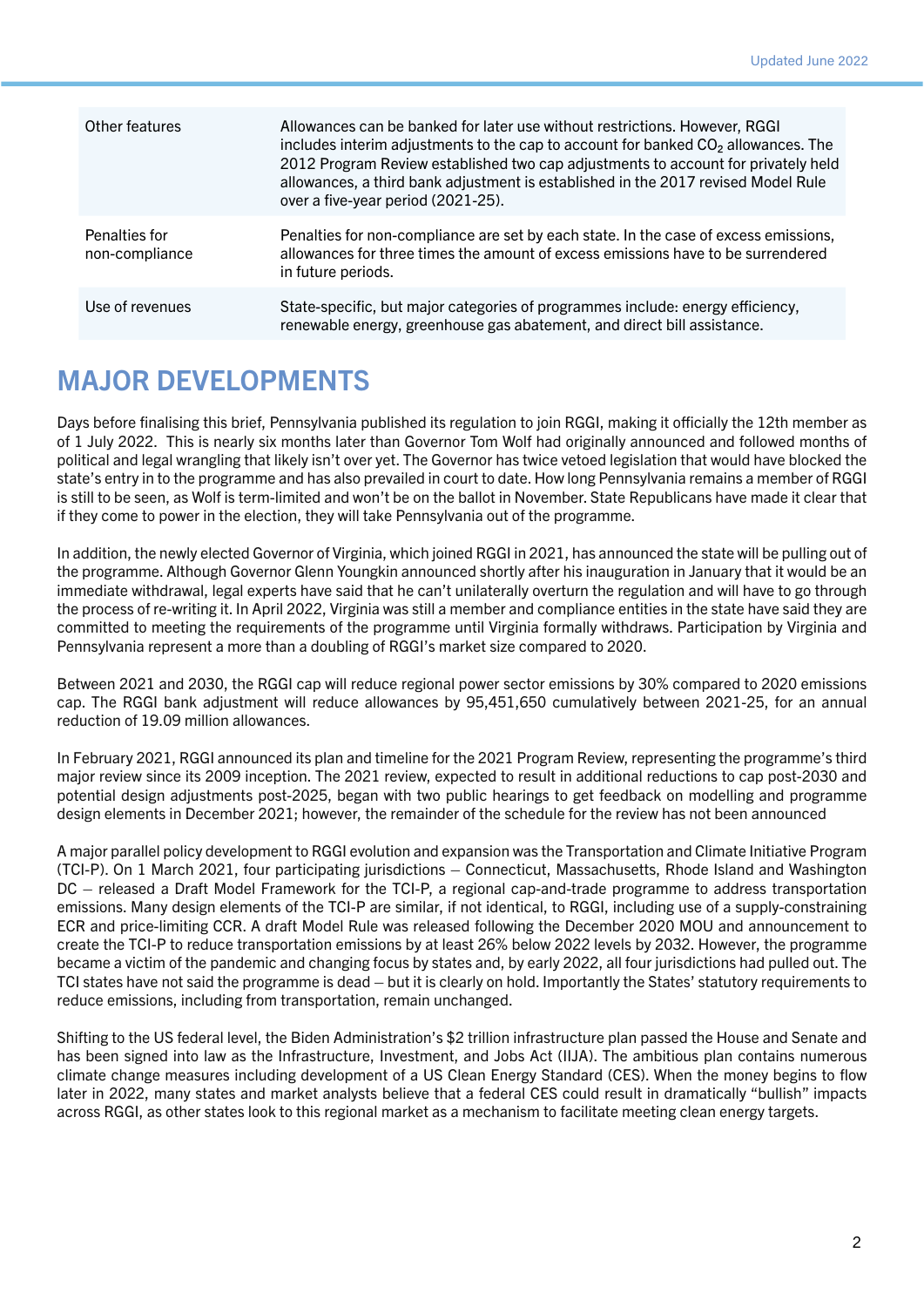#### MARKET COMMENTARY





RGGI continued its post-COVID strength with a steep rise in spot prices through February 2021 before a slight leveling off and then a dramatic increase to record levels following Virginia's entry into the market and the third interim cap adiustment.

Prices close to historic highs of around \$14 drew an influx of institutional investors into the market. Combined with increased emissions, and therefore obligations, on regulated entities, the market has shown consistent support either side of the CCR price of \$13.91 and higher.

RGGI's upcoming 56th auction, on 1 June 2022, will see programme proceeds surpass \$5 billion since 2009. As well as reaching that milestone, RGGI is on track to reach record price levels. The Programme has seen increasing bullishness since the December 2021 auction, when the clearing price hit \$13 and the CCR was triggered for the first time since September 2015. December's clearing price was more than 40% higher than the September 2021 sale's clearing price of \$9.30.

Increasing interest from compliance entities pushed the March 2022 clearing price to \$13.50, just shy of the \$13.91 CCR trigger. Prices on the secondary market have pushed above \$14 since March, buoyed by the news that Pennsylvania will be joining the programme and reports of higher-than-expected emissions in the electricity sector.

Compliance entities have not remained significant market players and are expected to continue to bid strongly to ensure their emissions are covered. Pennsylvania will enter the market officially on 1 July and, barring any successful legal challenges, Pennsylvania power generators will have to cover 50% of their 2022 compliance obligation of 78,000,000 tons by 1 March 2023.